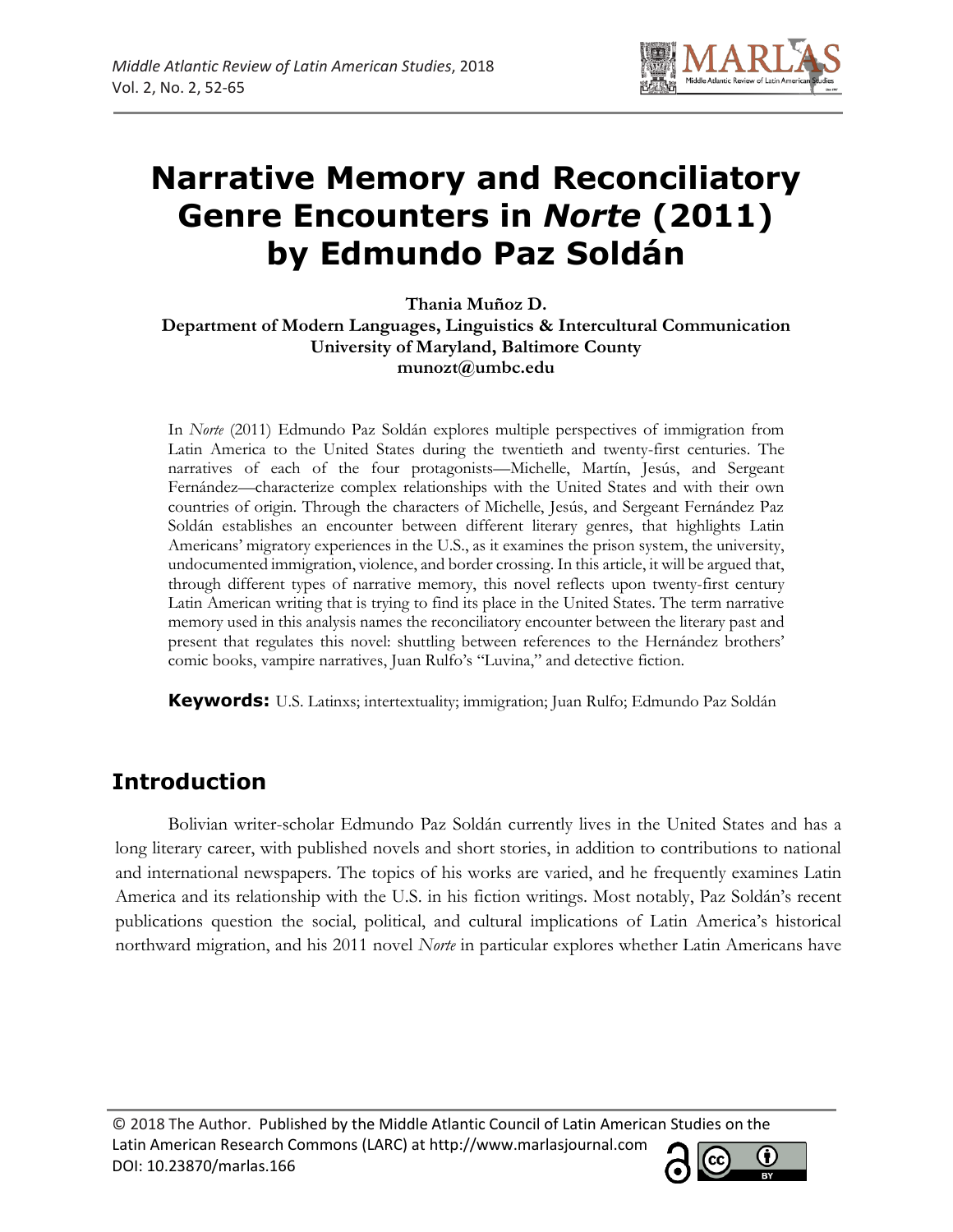found a true home in the U.S., or if they are still *norteados*<sup>1</sup>—disoriented, or lost in the "North", as Paz Soldán has argued in interviews.<sup>2</sup>

*Norte* flouts the rigidity of literary genres, with writing of many different types, and Paz Soldán clarifies the intentionality of his genre-bending at the end of the book. In an addendum titled "Notes and Acknowledgements," he names texts that shaped the novel. Two of *Norte*'s protagonists, Jesús and Martín, were inspired by newspaper articles he read about the serial killer Ángel Maturino Reséndiz and the painter Martín Ramírez. Nonfiction books also provided him with specific details for the development of these characters: "Jesús and Martín, the main characters of *Norte*, are freely rendered versions of Maturino and Ramírez. The books that most helped me imagine them are *The Railroad Kille*r by Wensley Clarkson (St. Martin's, 1999) and *Martín Ramírez* by Brooke Davis Anderson (Marquand Books, 2007)" (2011, 315)*.* Nevertheless, this "Note" does not clarify the incorporation of the other discourses, literary genres, and visual influences that also shaped the novel.

The "Note" illustrates that *Norte*'s characters are based not only on real people, but also on the real-life relationships these individuals had with the United States. Many of Paz Soldán's nonfiction writings explore issues related to immigration, nationalism, and the author's own connections to the "North,"<sup>3</sup> and this is his second novel about the United States.<sup>4</sup> It is divided into five parts, each of which is further divided into five to seven sections. The narratives of the four protagonists—Michelle, Martín Ramírez, Jesús, and Sergeant Fernández—belong to different time periods. Each narrative follows its own chronological order. The characters' backstories are different, and they negotiate varying relationships with the United States while simultaneously maintaining a complex relationship with their countries of origin.

This analysis will centralize the stories of Michelle, Jesús, and Sergeant Fernández to examine the literary genre traditions with which the author engages. In the novel, the Martín Ramírez story is approached in Michelle's creative writing endeavors;<sup>5</sup> she is a writer from Bolivia, and her story is set in Lanslide, Texas, 2008–2009. Jesús's serial killings are examined through the detective lens of Fernández; both characters are from Mexico and Sergeant Fernández's detective search straddles Texan and Mexican border cities between 1985 and 2009. This study will demonstrate that in narrating the stories Paz Soldán reformulates genres and literary traditions through his innovative use of Juan Rulfo's story "Luvina," combined with techniques of zombie and detective modalities.

<sup>1</sup> Popular expression in Spanish to emphasize someone's geographical disorientation.

<sup>2</sup> "En el Sur se llenan las maletas de sueños y se emprende el difícil rumbo al Norte. Pero la realidad es que muchos de los que llegan a ese Norte imaginado e idealizado por la necesidad económica acaban perdidos en él." Bárbara Celis interview with Edmundo Paz Soldán, "[Me interesa ahondar en la herida](http://elpais.com/diario/2011/04/09/babelia/1302307938_850215.html)," *El País*, April 9, 2011.

<sup>3</sup> He received his Ph.D. from University of California, Berkeley and has worked in many U.S. universities. Currently, he is a professor of Spanish literature at Cornell University.

<sup>4</sup> The first was *Los vivos y los muertos* (2009) [*The Living and the Dead*].

<sup>5</sup> Martin Ramírez's story engages with the overall topics discussed in this article, but his story focuses on visual artistry and not literary genres. The details of his story of migration, imprisonment, and classification of his paintings as "outsider art" go beyond the framework of this analysis. See Irwin (2014) on "Migración, comodificación, memoria: El caso insólito de Martín Ramírez."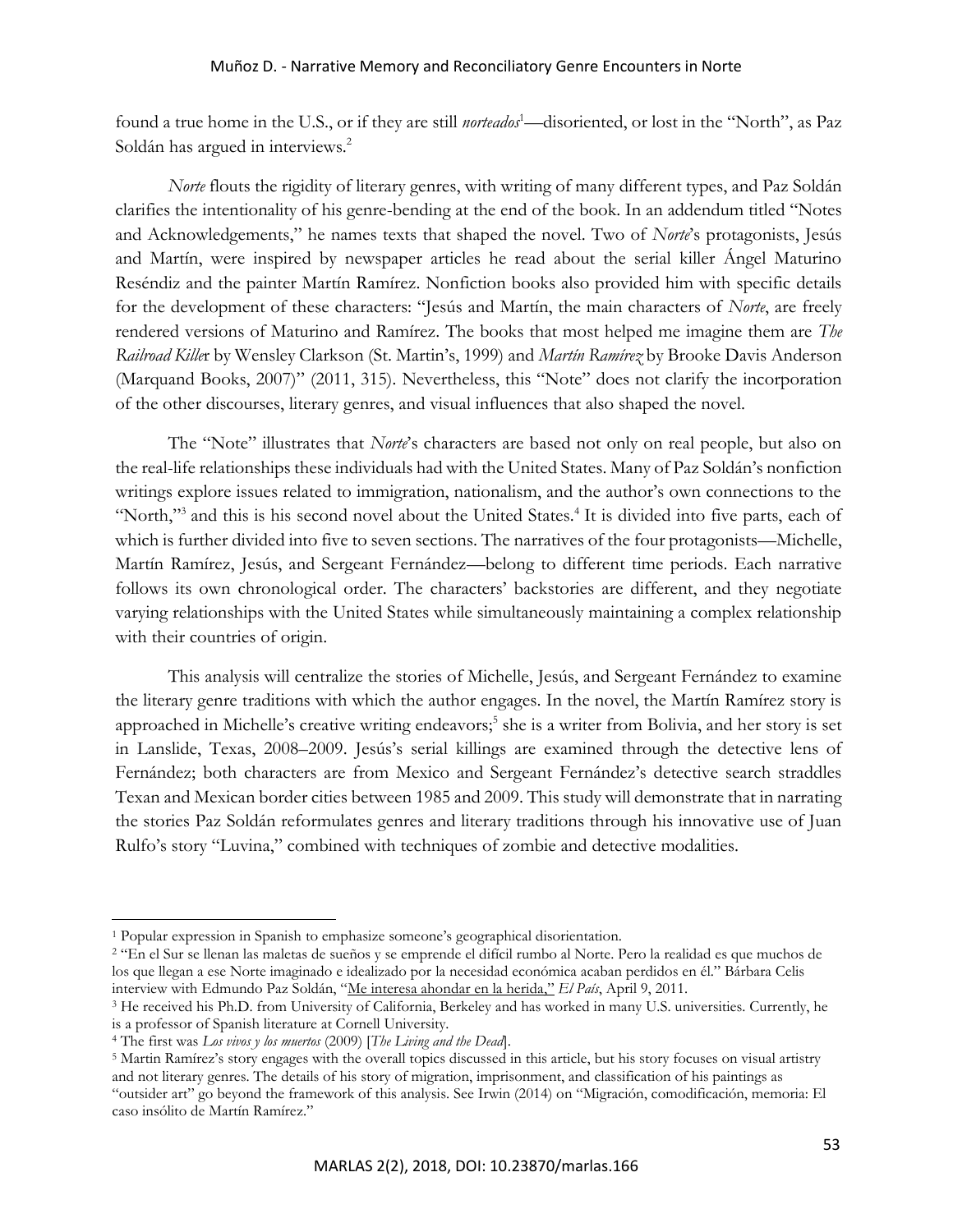The interweaving of characters and genres in Paz Soldan's novel brings into discussion the multiple discourses needed to represent the identities of Latin American migrants in the United States in the twenty-first century. Intertextuality between discourses will be read through the concept of narrative memory. This is my term, and I propose it to critically name the intersections between intertextuality, dialogism, and ongoing connections between the literary past and present that regulate the logic of certain works of Latin American literature.<sup>6</sup> My analysis of narrative memory in *Norte* elucidates how the author negotiates this mnemonic literary dialogue, a sort of reconciliatory encounter, from U.S. coordinates. The approach to the function of "memory" in this term is through Bakhtin's propositions on dialogism, intertextuality, and memory in literary genres. In his essay "Discourse in the Novel" (1934–35), Bakhtin extensively delves into the historical trajectory of this genre. His focus on its development extends to other concepts analyzed in *The Dialogic Imagination*  (1981). His propositions on genre and memory also consider how reinterpretations of a text's "images and language" are recontextualized as cultures change over time (Bakhtin 1981, 420–421). In *Norte,*  this type of dialogism presents readers with critical perspectives on historical connections between Latin American migration to the United States and psychiatric hospitals, prisons, and universities, as it interrogates issues related to violence and border crossing and cultural production by the Latin American diaspora in the United States.

### **Michelle: The Writer and Narrative Memory**

The role of dialogue within narrative memory is crucial for analyzing the Michelle character in *Norte*. She is described as a university student who abandons a graduate program in Latin American literature to become a graphic novelist. In contrast to other characters, Michelle narrates immigration from the standpoint of someone who came to the U.S. very early in life. No details of her journey from Bolivia or reasons for her immigration are provided. The narrative focal point of her story is her presence in twenty-first century Texas and her relationships with alcohol, drugs, and a former professor. Her father yearns to return to Bolivia, but the move is presented as impossible, and he makes no effort to initiate travel. For Michelle, a return to Bolivia is not something she desires, and her relationship with her native land is linked mainly to literary traditions.

Art plays a crucial role for Michelle, as it provides her with ways to communicate, to survive, and to understand her environment, which tends to silence voices like hers. The central criticism embedded in her narration targets the U.S. university system, where rules and procedures suppress the creative spirit, thereby stifling diverse voices. The university causes Michelle to feel as if she does not belong to the real world. She reflects upon this predicament in one of her last visits to campus:<sup>7</sup>

<sup>6</sup> I also use this term in my analysis, "Espacios de salvación y prisión: Memoria narrativa y 'colindancia' en *La ciudad de los hombres* de Cristina Rivera Garza." *Catedral Tomada. Revista de Crítica Literia Latinoamericana* 4, no. 7 (2016): 142–177 (doi 10.5195/).

<sup>7</sup> Citations here are to the novel's English translation, *Norte – A Novel* (2016).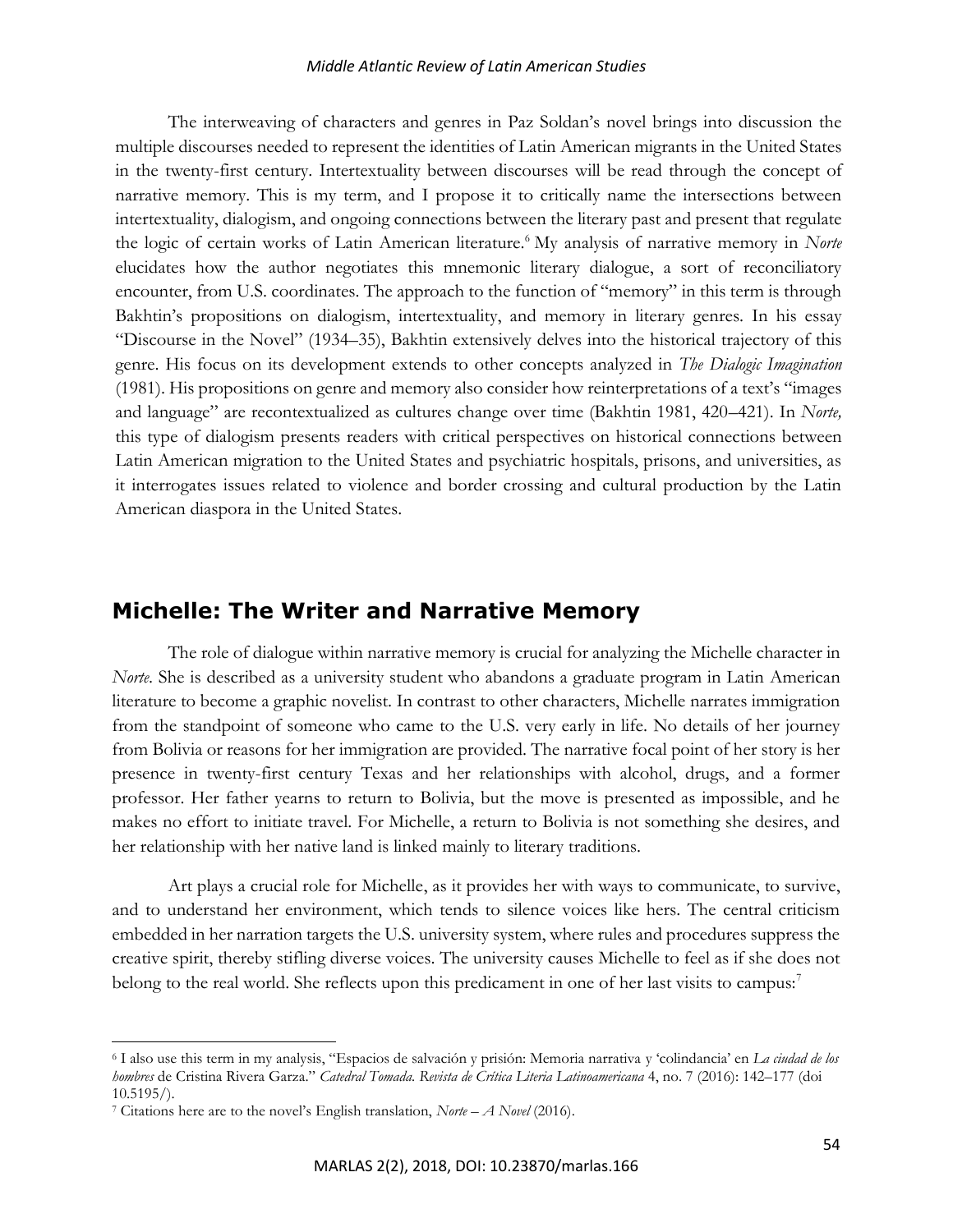They all had the same hopeful air. No dazed passengers in this boat. Same as me back in the day, until crisis struck and I decided to jump off the deep end. But that wasn't the only reason, and I knew it. It wasn't only because classes at the university had seemed like a long parenthesis in my life, as though I wasn't really living in the "real world." The only good thing to come of the two years working on my master's degree was being forced to reconsider the doctorate. (Paz Soldán 2016, 61–62)

After dropping out of school, Michelle begins to search for her creative voice and undertakes self-exploration while entering a tormented relationship with a former professor. These two paths pull her thoughts and feelings about Latin American literature in different directions. Her lover's literary research projects further her own creative exploration, but his lifestyle unsettles her. Spending time with him also incites her to consume cocaine and alcohol and suffer the intellectual and emotional hardships inherent in a tumultuous relationship.

Michelle prefers the visual imagery of comics and graphic novels and rejects classical literary forms. She predicts that the genre of the traditional novel will soon find itself endangered: "Honestly, I think the days for literature as we know it are numbered. It's the century of the graphic novel, the *vooks*, digital novels hooked up to Wikipedia and YouTube" (66–67). Her distance from traditional narrative forms, however, is inspired by that very tradition. Her yearning for inspiration, for a distinct creative voice, leads her to metaliterary projects and adaptations. Michelle's sections of the novel constantly quote other works of literature, evoking a shared "narrative memory." These references inspire her to create zombie "remakes," as she calls them, of canonical Latin American works.

The persistent allusions to Latin American literature signal a Latin American generation that is seeking its own voice within the borders of the United States. Michelle represents artists grappling with their identities inside U.S. institutions, which canonically privilege other voices. She finds herself in the middle of many cross-cultural influences, shuttling between her admiration for comics by the brothers Jaime and Gilbert Hernandez, fantasy and gothic books, Laurell K. Hamilton's vampire narratives, and Juan Rulfo's short stories.

Michelle's own literary projects also negotiate with a tradition that has already forged a space for a dialogue on identities: Chicanx and Latinx<sup>8</sup> literature. From the beginning of the novel, she presents her perspective on these designations and their cultural influence, performing this work through the main character of her own graphic novel, Samantha: "My brother Toño would want me to give her Hispanic features—he discovered his Latino identity in his last year of high school and hasn't stopped criticizing my illustrations since then, saying they don't deal with 'the struggle of a minority against the oppression of the Anglo majority.' And I won't pay any attention" (19). Michelle's

<sup>8</sup> Gender-neutral or non-binary form. Alternative to Chicano/a or Latino/a.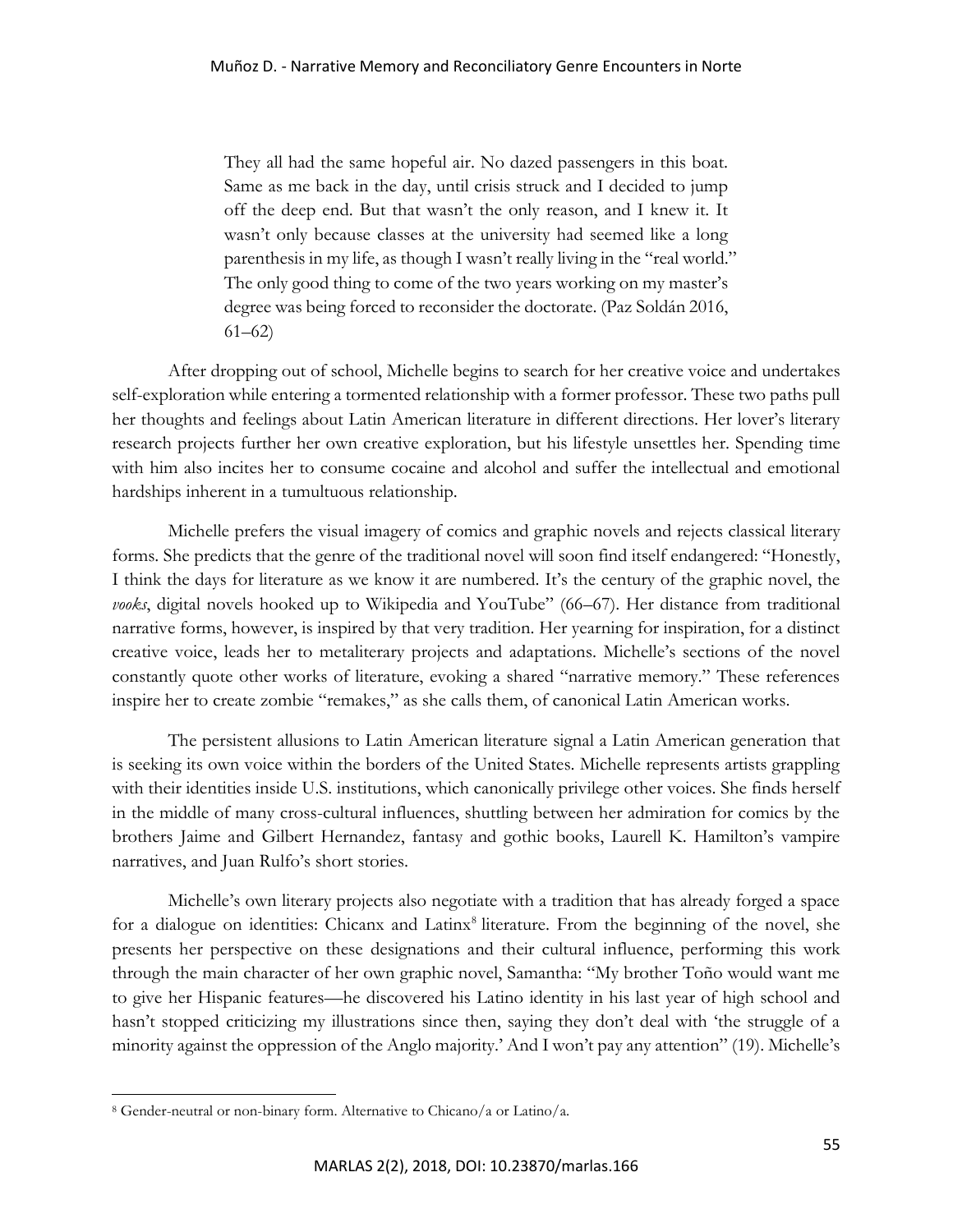narratives seek to depart from tradition and are aimed at brokering literary, ideological, and political affinities. While Michelle is ambivalent about her brother's ideological stances and distances herself from specifically "Latino" perceptions of identity, her creative work mirrors Latinx identity concerns by proposing literary and artistic alternative, nontraditional forms, and it aligns particularly with issues concerning this community. In the field of Chicana studies, for example, Gloria Anzaldúa's literary and theoretical work constantly strived to disrupt the establishment by decentering canonical Western discourses ([1987] 2007). Michelle's creative attempts are genre-bending, as Anzaldúa theorized: "I think that before you can make any changes in composition studies, philosophy, or whatever it is, you have to have a certain awareness of the territory; you have to be familiar with it and you have to be able to maneuver in it before you can say, 'Here's an alternative model for this particular field, for its norms, for its rules and regulations, for its laws'" (qtd. in Lunsford and Ouzgane 2004, 40). Even though Michelle's position seems to be critical of Hispanic/Latino/Latinx reflections on identity, her posture on creative explorations are not dissimilar to them.

Michelle's graphic novel projects push the limits of canonical texts by creating within different genres. The character does not name all her associations, but her work is consistent with Anzaldúa's postures on writing and her arguments on cultural identity, which she staged at the "borderlands."<sup>9</sup> From this positioning, we can also compare her work to arguments that are fundamental in Latin America's "Arte Comprometido"<sup>10</sup> and "Testimonio Studies."<sup>11</sup> In *Norte,* all her creative products are left unfinished—which serves as a testament to her ideological postures—as throughout the novel they are in constant development and never clearly announced. Nonetheless, it is relevant to keep in mind that a politically committed work of literature is not always explicit. As Eduardo Galeano argues in his influential cultural analysis "Diez errores o mentiras frecuentes sobre literatura y cultura en América Latina": "La literatura puede reivindicar, creo, un sentido político liberador, toda vez que contribuya a revelar la realidad en sus dimensiones múltiples, y que de algún modo alimente la identidad colectiva o rescate la memoria de la comunidad que la genera, *sean cuales fueren sus temas*" (1980, 15)*.* The term narrative memory names the reconciliatory encounter that regulates the logic of Michelle's creative work and ideologies; it places her "remakes" in dialogue with past narratives and their social and political contexts.

The present approach to narrative memory is informed by M. M. Bakhtin's work on dialogism, intertextuality, and memory in different literary genres. Bakhtin claims in his 1972 *Problems of* 

<sup>9</sup> Gloria Anzaldúa's writing is well known as one that challenges genre limits and borders, which is a central argument in *Borderlands/La Frontera: The New Mestiza* ([1987] 2007)*.* 

<sup>&</sup>lt;sup>10</sup> "Arte Comprometido," Committed Art, calls for artistic and political rebellion, modernization, and popularization of art. Michelle's artistic endeavors seek to embody this kind of creation, but the character never voices a socially committed cause, which is an important component in this tradition. See: Hernández Otero's *Sociedad Cultural Nuestro Tiempo: Resistencia y Acción* (2002)*.* Nonetheless, as Galeano argues, an explicit commitment is not necessarily needed (1980).

<sup>11</sup> Testimonial Studies serves to understand the role of genre in undermining master or canonical narratives. In Latin America, "testimonios" have been regarded as the most authentic representations of "subaltern lives," and as gendered discourses, testimonials have provided insights into women's history and gender relations, especially as a direct response to military repressions in the 1970s (Sternbach Saporta 1991, 91). Michelle's graphic novels pair genre and identity as a strategy to represent Latin American, but also Latinx, identities in the U.S.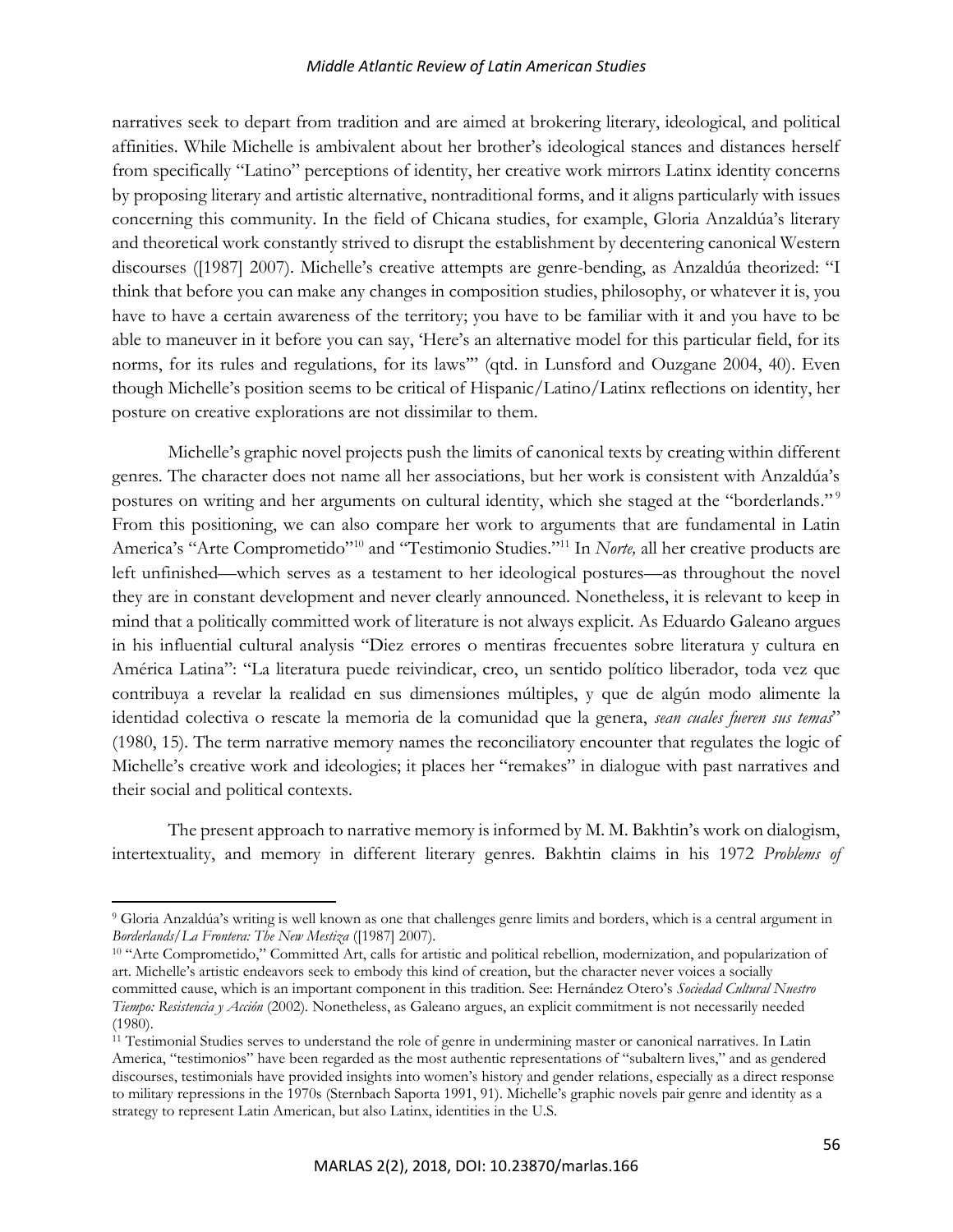*Dostoevsky's Poetics*: "Genre lives in the present, but it always remembers the past, its beginnings" (1984, 106). The mnemonic roots of genres proposed by Bakhtin clarify how literatures develop across different epochs. In *Norte,* the complex exercise of weaving together disparate traditions is expressed in Michelle's creative work, which she uses to justify her decision to drop out of college. This journey in the novel leads her to "remake" Juan Rulfo's short story "Luvina" (1953) in a different genre, without forgetting the text's past. The fourth part of *Norte* engages with Rulfo's text in an overt manner. The first paragraph of Michelle's section begins with phrases by Rulfo's ambiguous narrator: "*Of the mountains in the south Luvina is the highest and rockiest*" (201). <sup>12</sup> In fact, "Luvina" takes over from pages 201 to 203, even though there is no direct reference to the Mexican author in the text. The following citation is from Rulfo, and Michelle's contributions are just a few phrases, as I note here in bold: "*They say in Luvina that one's dreams come up from those barrancas*; **but the only thing I seen come up out of them was zombies. Sad zombies, scraping the air with their thorny howls, making a noise like a knife on a whetstone**" (201). Her contributions to this palimpsest are structurally similar at other moments of the story and always include the word "zombie."

The references to Rulfo can be quickly recognized by those who know his work, but it is important to note that "Luvina" belongs to Rulfo's short story collection *El llano en llamas* (1953),<sup>13</sup> which is now considered a canonical text in Latin America. Rulfo's literary corpus includes this collection and the novel *Pedro Páramo* (1955). His narrative imaginaries present arid fields and uninhabited towns, but also violence, persecution, and the aftermath of the Mexican Revolution during the first half of the twentieth century. These distinct characteristics transcend local references. Rulfo's engagement with themes of the revolution was not emblematic of narrative strategies of the period, as José Miguel Oviedo argues:

> Aunque Rulfo trataba temas mexicanos y presentaba situaciones sociales reconocibles para la mayoría, no eran exactamente narraciones tradicionales, del tipo que la novela de la Revolución Mexicana había popularizado. Esta es la gran novedad que traía su obra: el fin de la novela revolucionaria como crónica y con una posición o juicio histórico claramente establecidos [...]. El autor da un giro decisivo a todas esas tradiciones literarias cuyos consabidos referentes eran la tierra, el campesino-víctima, el caciquismo feudal, la historia sangrienta de sus luchas, para someterlos a una inflexión universal, mítica y simbólica. (2001, 2)

The non-traditional features in Rulfo's text are what Michelle highlights in her own rendition. Thus, the relationship with this short story reaffirms Paz Soldán's commitment to evoking the shared memory of a Latin American literary tradition. In Michelle's version, the references to zombies obstruct the narrative flow for those who know the Rulfo text; the story is threatened by zombies, and there is no room for ambiguity as there is in "Luvina": "'*What country are we in, Agripina?' I asked* 

<sup>&</sup>lt;sup>12</sup> The use of Rulfo appears in italics only in the English version, not in the original Spanish version.

<sup>13</sup> Published in English as *The Burning Plain and Other Stories* (1964).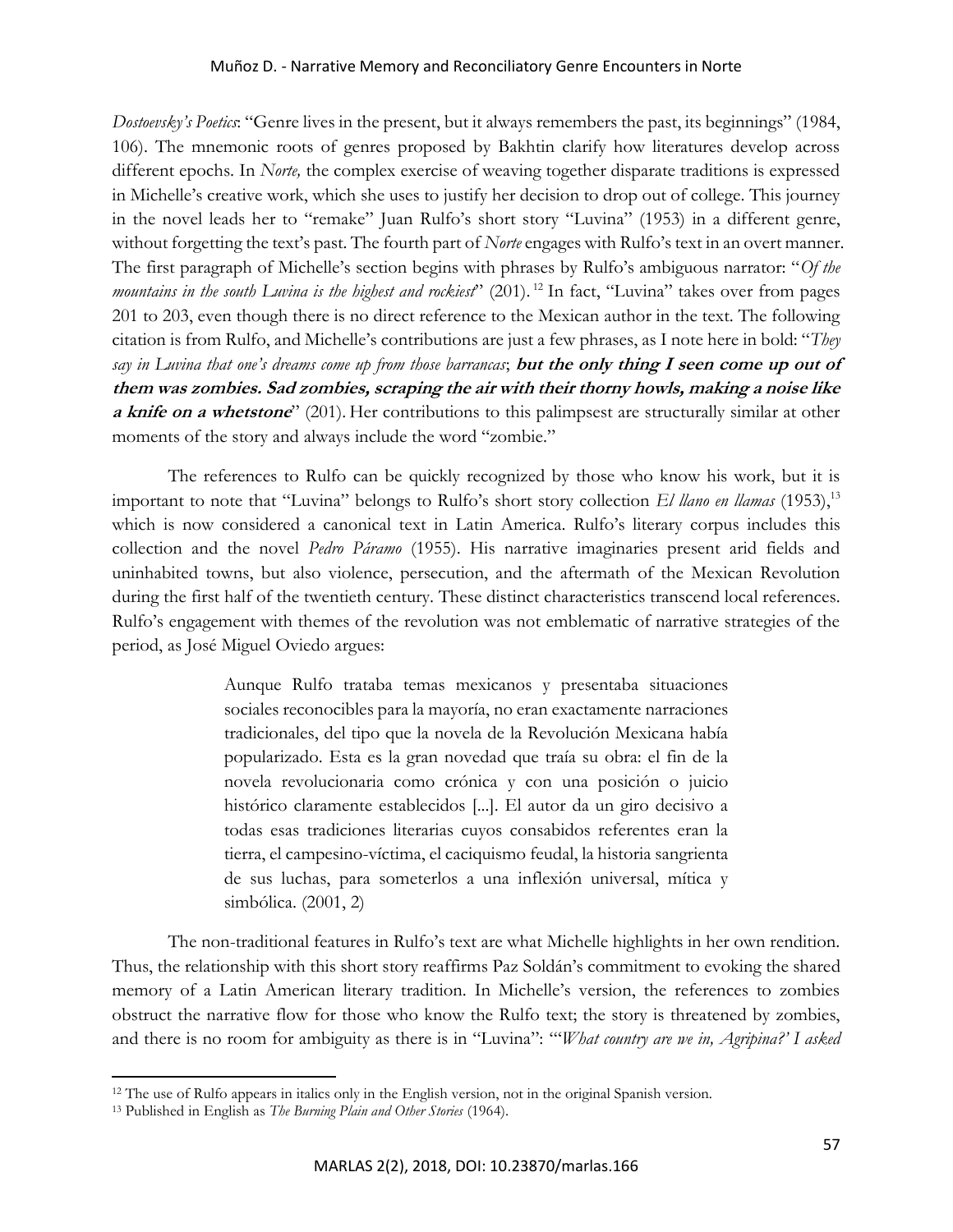*my wife. And she shrugged her shoulders. 'Go and look for a place where we can eat and spend the night.' She took the youngest child by the hand and left. But she didn't come back.* **Did the zombies eat them?**" (202). By appropriating a specific text from the parameters of a different genre and context, the overall meaning is necessarily altered.

Contemporary critics of the zombie narrative have postulated that the zombie is a signifier for cultural reflection, a "screen" onto which predicaments are projected and take shape. In their study of this figure, "Some Kind of Virus: The Zombie as Body and as Trope" (2008), Jen Webb and Sam Byrnard reflect on its multiple meanings: "[…] it has become a familiar character, one that participates in narratives of the body, of life and death, of good and evil; one that gestures to alterity, racism, species-ism, the inescapable, the immutable. Thus, it takes us to 'the other side'—alienation, death, and what is worse than death: the state of being undead" (83). The recasting of Rulfo's story as a zombie tale causes readers to reevaluate its meaning. The zombie trope has a long history in Caribbean and Afro-Latin American religions, as argued by Persephone Braham: "The origins of the word 'zombi' have been traced back to West African languages as well as the Romance *sombra/ombre*" (2015, 154). These origins nonetheless differ from colonial resignifications of Caribbean beliefs.<sup>14</sup> In my analysis, the zombie genre is used to reflect a living-dead literary tradition. Put differently, it remembers a past and comments on a present. A twenty-first century version of Rulfo's story inspires Michelle's creative expression. This narrative memory helps establish a dialogue with the spatial and temporal coordinates of the imagined past. In *Norte,* this mnemonic strategy causes us to reflect on the positionality of the Latin American artist in the United States.

The genres that Michelle uses to represent this positionality are considered minor by the representatives of academia in the novel. In a conversation with Sam—graduate student of literature, friend, confidant, and reader of her work—he roughly criticizes her zombie version of "Luvina": "I know where you got the idea, my dear, I'm familiar with that novel *Pride and Prejudice and Zombies.* But none of it convinces me. I mean, I expect more from you. I'm willing to concede all the paraphernalia of monsters and gothic scenery, as long as the ideas are fresh and original" (204). For Sam, to interlace Juan Rulfo in this way is not creative, nor does it have value as an "original" work. Michelle's lover Fabián shares this judgement: "Yet another voice trying to kill off literature. Get in line" (67). The supposed lack of originality voiced by these two characters fails to acknowledge the position she is proposing or the generic historical aspects to which she alludes. This is not an innocent selection, as she strongly responds to Fabián: "It's scholars like you who kill it off a little bit every day: theory as an end in itself, books that can only be read by other academics" (67). Michelle, the only first-person narrator in *Norte*, repeatedly reflects on how to master canonical and noncanonical texts for her own

<sup>14</sup> Historically, European and U.S. colonizers in the Caribbean portrayed the "zombie" figure negatively as the product of an induced trance, a ritualistic possession of the body entered through music and dance as a conduit for spirits to communicate with the devoted. This ritual appears in major Afro-Latin American religions, such as Brazilian *candomble*  and *macumba,* Haitian *vodou*, and Cuban *Regla de Ocha*. At the same time, the trance has been also interpreted as a form of resistance, an "escape" from the toils of slavery, suffering, and poverty (Braham 2015, 155). In addition, author and journalist Amy Wilentz, argues that the historical meaning of the "zombie" trope has its roots in Haiti and slavery: a state of zombification was linked to the fear of an after-death state, consciousness-less, and perpetual slavery. Wilentz has critiqued the whitewashing of the zombie archetype in her "Response to 'I Walked with a Zombie'" (2011).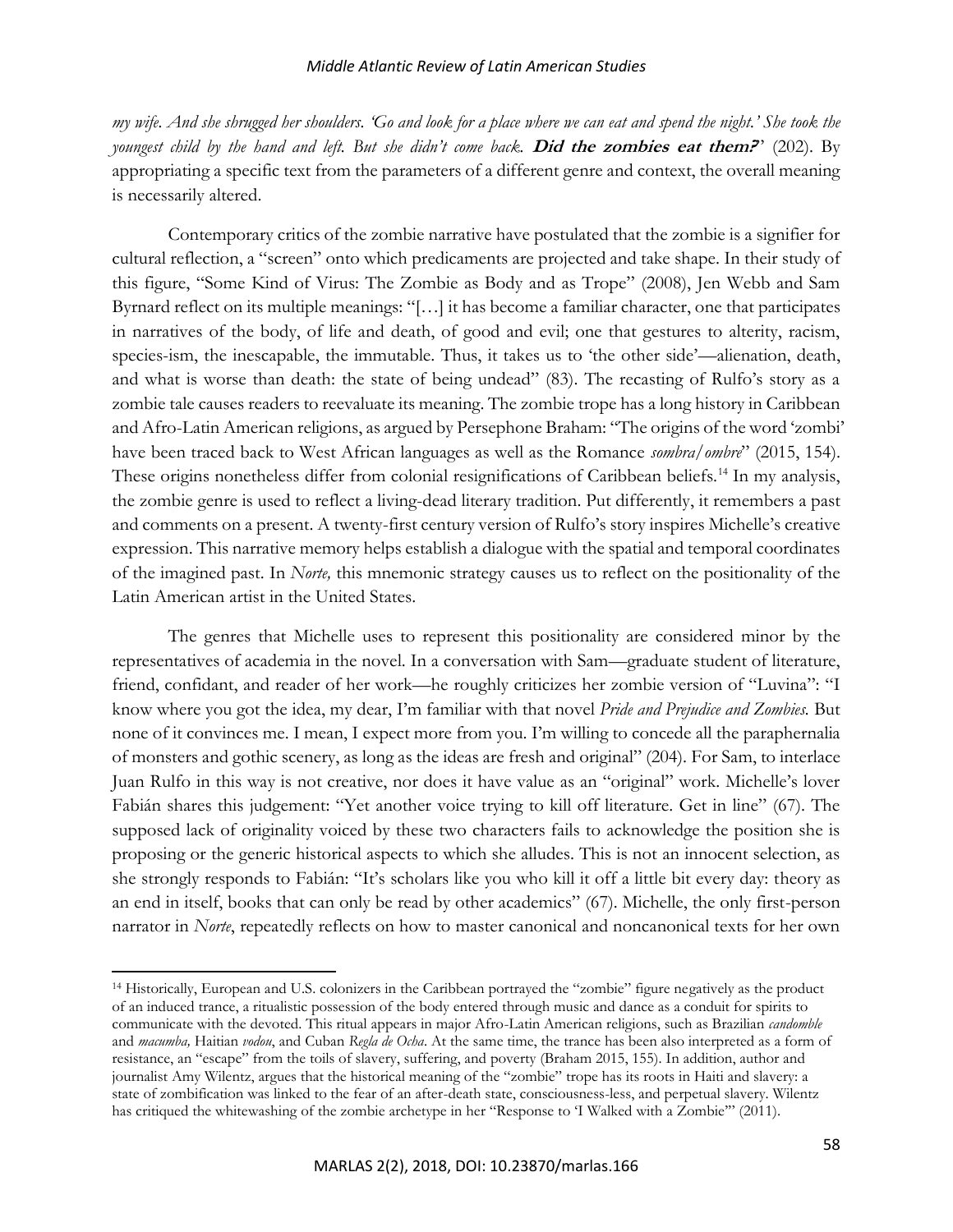repurposing as an artist in the U.S. In another example, she imagines a werewolf version of Gabriel García Márquez's famous character, Aureliano Buendía.

Michelle's appropriation of "Luvina" is not her last creative attempt. In *Norte,* we accompany her on an imaginative journey inspired by the work of another character in the novel: painter and prisoner Martín Ramírez. The intersection of the two stories takes place at the university. In the first part of the novel, Ruth, one of Michelle's former professors, asks her to contribute to a dossier on the painter's work that will accompany an exhibition. At first, she is uninterested in his paintings. The images she finds online and reproductions of his paintings in books do not impress her, nor does her professor's perspective on the artist. Ruth argues to her students with conviction that the artist should not be interpreted as Mexican: "Ramírez shouldn't be qualified as a Mexican but as a Latino, a Hispanic, a Chicano, a Mexican-American (he had lived in the U.S. for forty of his sixty-eight years)" (231). Ruth's ideological claims about Martín's identity align with those of Michelle's brother, and she dismisses them all.

However, the exhibition of Ramírez's work spurs Michelle to reflect once again on a narrative memory, this time from a visual standpoint. She does not participate in the dossier, but when she sees Martín's paintings in the university gallery, she is inspired: "The drawings were massive and they captivated me, they were like a revelation […]. So there's my novel. Instead of zombies and skulls with Freddy Krueger-style faces, they will be Mexican, but seen through the lens of North American horror films" (234). In search of an artistic and immigrant identity of her own, Michelle once again remakes another's work and refashions its meaning.

When we put the different discourses that inspire Michelle together, we see that *Norte* engages in a grander debate about what is considered high literature, what is considered popular culture, and why. It proposes a creative dialogue between these genres. This dialogue is a strategy to produce narratives that, unlike any single genre in isolation, can represent the particularities of a Latin American artist in the U.S. in the twenty-first century. In this way, Paz Soldán echoes a narrative memory while also expanding existing discussions of the literary history of Latin Americans in the U.S., and *Norte*  constitutes a commentary on current conversations on the cultural production of immigrants.<sup>15</sup>

<sup>15</sup> This is not the first-time Paz Soldán has engaged in this type of reimagining in his work. His writing appears in anthologies such as *Se habla español: Voces latinas en USA* (2000) [*Spanish is Spoken Here: Latino Voices in the U.S]*, which he edited with Alberto Fuguet, and *Sam no es mi tío: veinticuatro crónicas migrantes y un sueño americano* (2012) [*Sam is Not My Uncle: Twenty-Four Chronicles of Migration and One American Dream*]. Both collections reflect upon the U.S. experience through irreverent and critical takes on immigration, identity, and the politics of language. *Spanish is Spoken Here* gathers stories about the United States, its society, politics, and culture by Latin American authors, Spanish-speaking visitors, immigrants, and residents. *Sam is Not My Uncle* gathers chronicles by writers and academics that are critical of contemporary U.S.-Latin American issues of migration, violence, racism, xenophobia, and the "American Dream."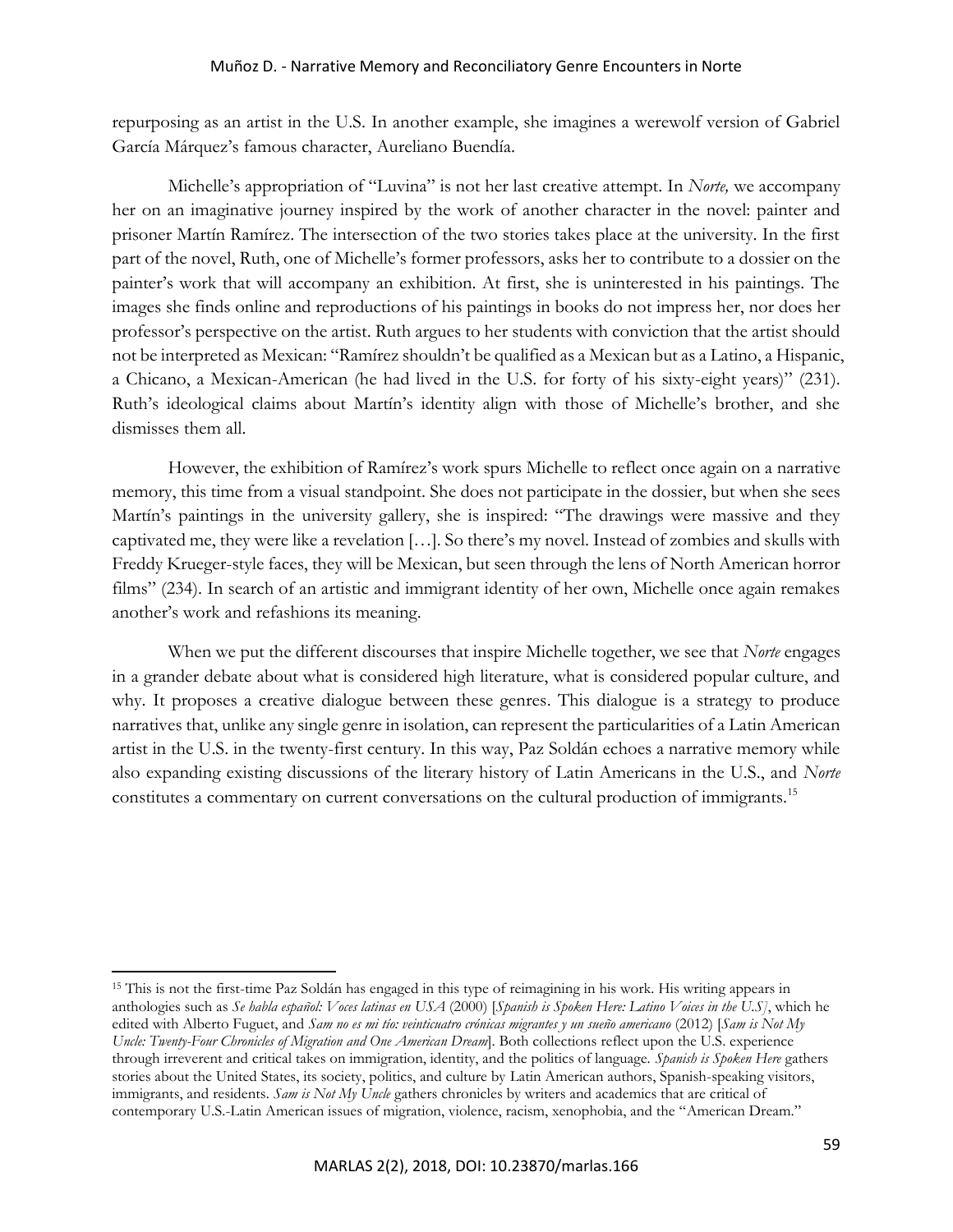## **Jesús and Sergeant Fernández—Border Narratives of Crime and Transnational Detective Fiction**

*Norte* alludes to locations in the United States and in northern Mexico, and specifically to border crossings from Ciudad Juárez to several U.S. cities. We follow Jesús, a young drug trafficker who becomes one of the U.S.'s most wanted serial killers in the 1980s and 1990s. The third-person narrative regarding Jesús places the reader in the role of a witness to his crimes, murders, and psychotic disintegration. But toward the end of the novel's first part, a detective appears. At this point, the narrative's focus splits and is no longer exclusively focused on Jesús and his insatiable desires to kill, but also on a detective who feels guilty for the serial killer's crimes, Sergeant Fernández, a Mexican immigrant who has completely accepted the United States as his homeland. This acceptance does not, however, make him feel distant from the Latin American community. Fernández recognizes that over the course of his career he has not arrested or given fines to Mexican or Central American immigrants, or to people who could be immigrants, because he is convinced that they are driven by a search for better opportunities. Yet, once he reads a police report detailing Jesús's first murder in the U.S., he questions his previous assumptions: "Three stab wounds to the chest, her face had been smashed in with a baseball bat. She had been raped after death. Two words were written in blood on a kitchen wall—or two attempts to write the same word. The killer's fingerprints were found at the scene of the crime, taken from the knife and bat. Sperm samples were sent for analysis" (182). The media discover this information and use the tragic murder as a springboard for challenging U.S. immigration issues, drug trafficking, and weak enforcement policies on border crossing. These comments are presented as reminiscent of current real-life slogans in the U.S.: "Immigration laws are so lax that our country is being invaded by Mexicans who are spreading the same type of callous violence they practice over there. It's time we build a wall and keep them out!" (186). Jesús's murders and the discriminatory attitudes the media propagate against the Latin American migrant community trap Fernández between two loyalties: to his country of origin and to his new home.

The dilemma he faces can be explored through the characteristics of classic detective fiction and how these characteristics are reformulated in the novel. *Norte*'s specific play on detective narratives highlights the connections between the crime, the investigation, and the search for truth—the founding pillars of this fiction, but these pillars are refracted through the lens of the relationship between Latin America and the U.S. The original triad of the detective genre (crime, investigation, truth) is merged here with the themes of immigration, U.S. authoritarianism, xenophobia, and violence.

Detective fiction has long been a part of Latin American literature. Writers such as Jorge Luis Borges (1899–1986), Rodolfo Usigli (1905–1979), Adolfo Bioy Casares (1914–1999), Rodolfo Walsh (1927–1977), Manuel Puig (1932–1990), María Elvira Bermúdez (1912–1988), and Vicente Leñero (1913–2014), to name a few, utilized this genre and proposed formulations of it. <sup>16</sup> The detective genre

<sup>16</sup> Latin American detective fiction varies in themes and ideologies that are closely related to each country's historical contexts. For example, in Argentina during the 1950s–1960s, detective fiction was linked to investigative journalism and was a tool of denunciation of silenced voices, as in Rodolfo Walsh's *Operation Massacre* (1959). In Mexico, Paco Ignacio Taibo II's detective series are set during the 1970s in a Mexico City where the police force is intrinsically linked to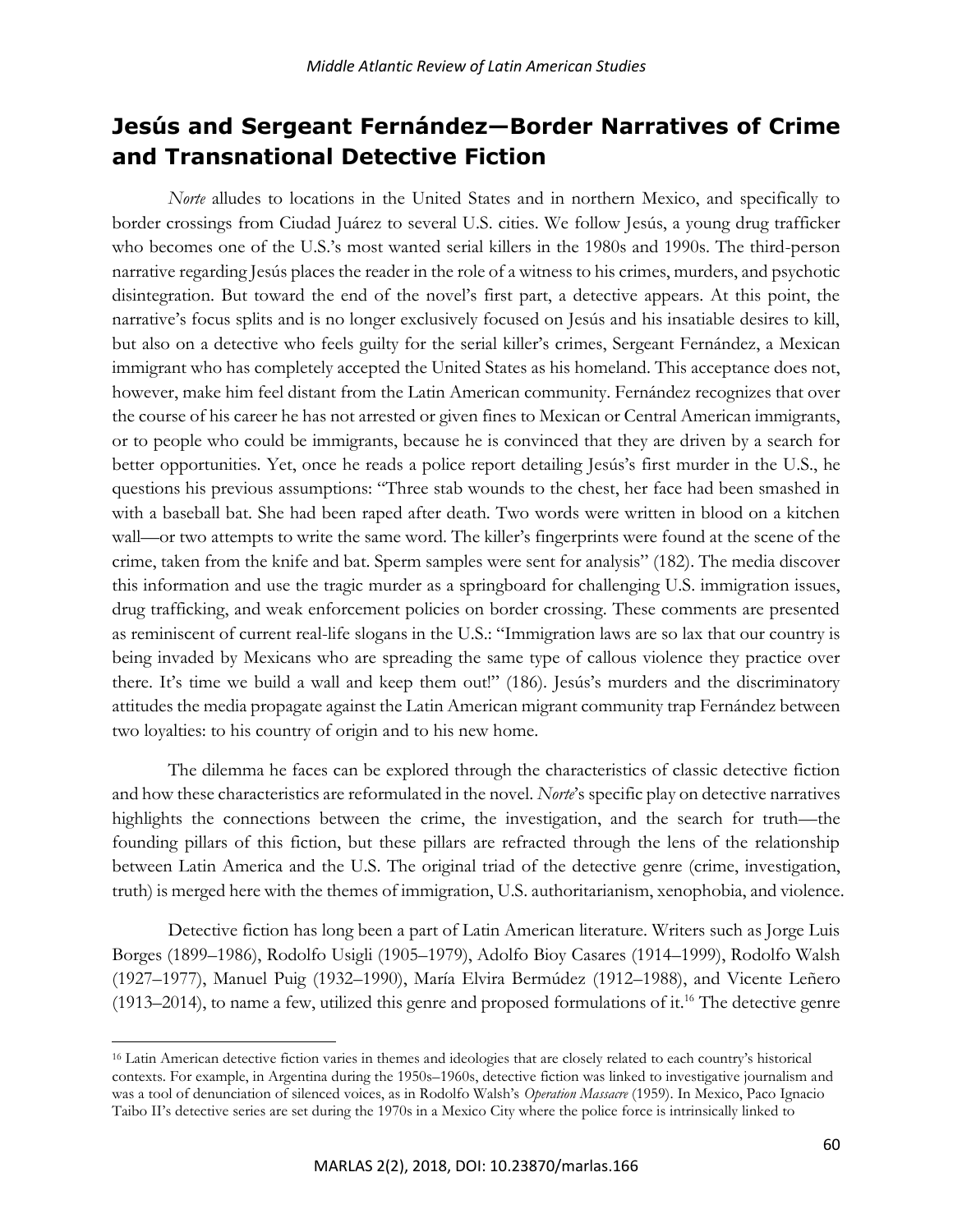also has a long tradition in the U.S, starting in 1841 with Edgar Allan Poe,<sup>17</sup> which has evolved and brought changes to the founding triad. Latin American writers are well known for reshaping the genre's formula to examine the achievability of justice. They have been especially interested in displaying society's mistrust of justice during dictatorial, oppressive, and corrupt regimes, as has been studied by Ana María Amar Sánchez: "El relato [policial] latinoamericano quiebra este pacto, destruye la armonía entre sociedad/justicia/ley al representar el crimen como *producto* de las instituciones políticas y sociales" (2000, 60–61). Moreover, according to Tzvetan Todorov in "The Typology of Detective Fiction," in the classical version of the genre, the detective's investigation is based on a search for clues that will help him solve crimes and identify criminals<sup>18</sup> ([1966] 1977, 44). Sergeant Fernández embodies certain characteristics of this type of investigative detective. To arrest Jesús, he visits every murder scene in Texas from 1985 to the late 1990s. He scrutinizes all the details and inspects the walls to see if there are any messages, which Jesús tends to leave whenever he commits a crime. Fernández tracks him closely in the pursuit of justice.

The detective's investigation speaks to broader themes concerning the differences between the Mexican and U.S. police and their divergent codes of justice. When the Sergeant was young, the narrator tells us, he dreamed of becoming a police officer, but his dreams were shattered when he realized there was little difference between criminals and cops: "In fact, as a boy in Mexicali he had dreamed of becoming a police officer. Rafael was crestfallen when he found out that these agents of the public good were the same racketeers who visited his father's liquor store every last Friday of the month and threatened to close him down if he didn't pay extortion money" (94). These abuses force his family to cross the border. In the U.S. Fernández changes his mind and joins the police. Still, he remains critical of the institution and is particularly unforgiving about its problematic position on immigration, a position that is crucial when Jesús attacks again in 1985, close to the railroad tracks, and the police force and public respond with fear and anger.

After this murder, Jesús earns the nickname of the "Railroad Killer" because he does not change the place where he commits his crimes. In contrast, it is the attitude of the public and the police that changes. The news that a Mexican immigrant has killed again increases the community's fear of immigrants. Fernández empathizes with this fear but wants to avoid collective panic. His superiors. however, do not share his views. His captain's statements make him realize that the role of the police is not what it used to be: "Maybe the captain was right. It wasn't the police's mission to calm the frenzied populace, assure them that order would be restored. These were troubled times, and to keep ahead of the game, the police needed to put pressure on public opinion, make people feel

crimes, killings, and rapes. This type of literature was influential in detective fiction that arose in Mexico in the twentyfirst century to critique the relationship between *narcos* and the government. See: Parra (2005).

<sup>17</sup> "[…] the detective story was invented in 1841 by Edgar Allan Poe, who acknowledged some debt to the structure as well as content of William Godwin's earlier novel *Caleb Williams* (1794)" (Priestman 2013, 2).

<sup>&</sup>lt;sup>18</sup> There are many studies on this tradition, but Todorov's typology is especially appropriate because it treats epochs as well as the malleability of the genre. Todorov considers the traditional genre, or what is also called the *Whodunit*, which in Spanish has been called a text of "enigma," as the origin of detective fiction. The genre's first type is transparent and direct; two stories are told: the assassin's and the investigator's. The second type is the *thriller,* which suppresses the story of the murder and instead focuses on the investigation. The third type is the *suspense* novel, which, like the *thriller*, focuses on the investigation, but also on what happens afterwards, as it is concerned with the past and the present.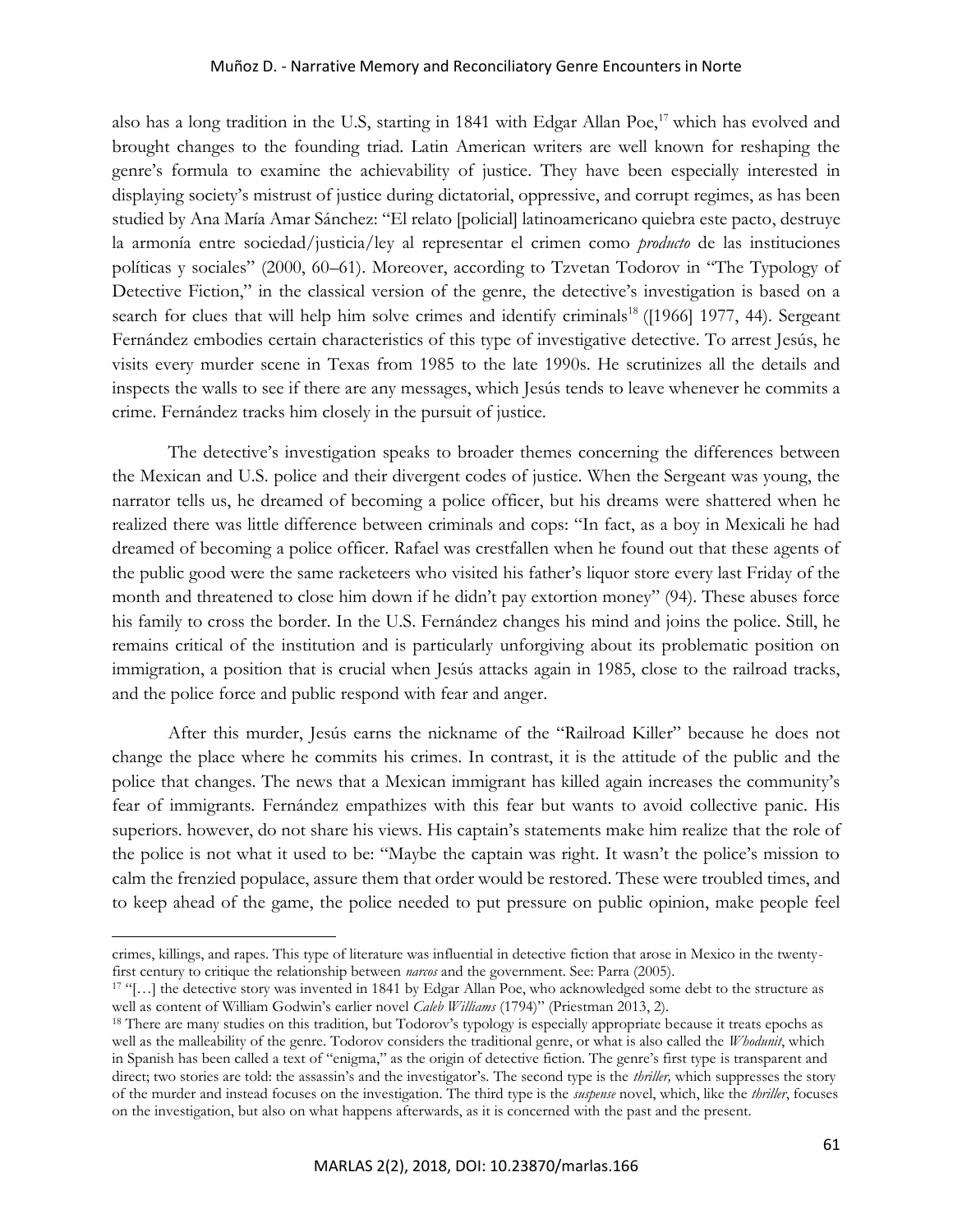unsafe, encourage them to report prowlers in their neighborhood, awaken the fervor of the mob that would lynch a stranger for being an outsider" (95). These statements go against the grain of both the U.S. and Latin American detective fiction traditions. The classical detective that Fernández seems to personify at the beginning evokes the U.S. detective narrative, since he truly believes that Jesús can be brought to justice. Yet, Fernández's complex positions on the security of the border and the fact that Jesús's fingerprints are in the archives of U.S. authorities defy the established narrative. U.S. officers had arrested Jesús in the past, returned him to the border, and released him multiple times before drug trafficking became a critical issue for both countries in the early 1980s.<sup>19</sup> Fernández's investigative story ultimately aligns with the Latin American detective narrative as a political critique, noted by Amar Sánchez: "[…] en América Latina la versión del género se vuelve política" (2000, 61). Though this "border detective's" actions deviate from the classical trajectory, his search for justice will ultimately lead him to expose the U.S. judicial system's politicized enforcement of immigration laws, depending on its contemporaneous relationship with Mexico. Paz Soldán emphasizes the political nature of justice through the stories of Sergeant Fernández and Jesús.

Once again, *Norte* dialogues with a historical period and its complexities. By employing a narrative memory, Paz Soldán recontextualizes and reformulates the detective fiction across two cultures through a genre that has been a key form of denunciation in Latin America. The reconciliatory encounter with detective genre representations distrustful of the achievability of justice brings to the forefront the narrative memory of this genre in the Southern Cone and elsewhere. The literariness of such efforts cannot be overlooked. As Galeano has argued about literature and culture in Latin America: "El mismo engranaje que arroja a las nuevas generaciones a la desesperación y a la crónica policial es el que llama Libertad a una cárcel, como ocurre en el Uruguay, y Colonia Dignidad a un campo de concentración, como ocurre en Chile" (1980, 7). Detective literature in the region and its diverse reformulations, as critics argue, have been historically a powerful tool of accusation.<sup>20</sup> In addition, the variation of detective fiction in this novel amplifies the portrayal of the U.S. justice system through Sergeant Fernández's observations: "The INS, the Rangers, the FBI were pathetic as organizations. Bungling and ineffective, and powerless to secure borders or capture the Railroad Killer" (261) He sees that nothing functions well and for this reason he decides to take matters into his own hands. He crosses the border to find Jesús's wife. Thanks to her, Sergeant Fernández determines that the suspect is in Albuquerque, New Mexico, in search of his sister, María Luisa. Jesús's surrender to the police is possible because of the Sergeant's disclosure to the sister of her brother's violent crimes. She is the one who convinces him to surrender: "María Luisa had reassured him that in return for

<sup>19</sup> "U.S.-led attempts to contain drug trades in the 1980s and 1990s had two critical effects on Mexico, both unintended and unforeseen: first, to make drug commerce increasingly violent and menacing to U.S. interests, and second, to bring the center of dangerous trades closer and closer to its consumers and the prohibitionist apparatus within U.S. borders" (Gootenberg 2010, 8).

<sup>&</sup>lt;sup>20</sup> It is important to note that there is a tradition of Latinx detective fiction in the U.S. and to highlight the literature in this genre by Rudolfo Anaya, Lucha Corpi, Max Martínez, Michael Nava, Rolando Hinojosa, and Ricardo Means Ybarra, among others. Manuel Ramos, a detective fiction author himself, has written about this genre in the U.S. and argues that a central topic of this fiction is an investigative search for history, identity, and roots (2001, 166). *Norte*'s focus on migration and identity contrasts with these characteristics, but the genre-bending practices could be a point of comparison in a separate study.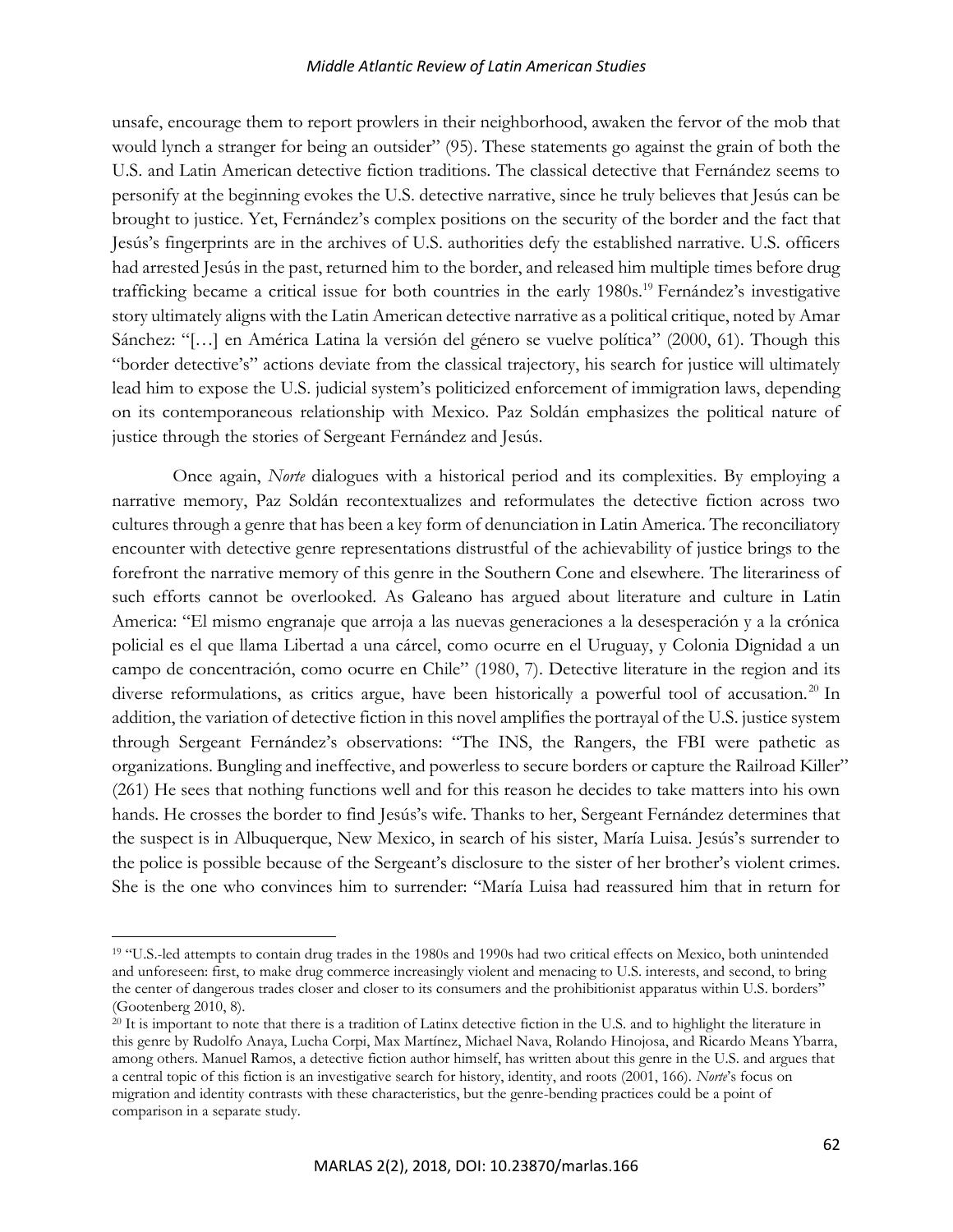turning himself in, they had promised there would be no death sentence" (297). The promise is not kept, and his arrest has complex results: justice is served, but Jesús becomes a celebrity sensation.

The media in the novel publicize his arrest and spark unconventional admiration in the community for his violence. Jesús receives fan letters and gifts in prison, sells autographs, and more: "Women and autograph hunters wrote to him. His signature was worth fifty dollars. He sold locks of his hair. He even sold corns from his feet. Fucking gringos were batshit loco" (305). Thus, this Mexican immigrant is admired precisely when he embodies the U.S. public's collective nightmare. The reformulation of the detective genre within *Norte* becomes a critical testimony of the complexity and diversity of Mexicans and other Latin Americans and their relationship to the U.S. in the twenty-first century. A Mexican detective tries to negotiate loyalties between his two countries, but in the end, the negotiation is moot. He chooses justice, but Jesús becomes a cult-figure prisoner.

### **Conclusion: Narrative Memory and Reconciliatory Genre Encounters**

The voices of Latin American immigrants in *Norte* evoke different genres, discourses, and literary traditions—different narrative memories, which reflect on the complex relationship of immigrants to the U.S. and their home countries, and of Latin America to the U.S. Paz Soldán emphasizes Michelle's literary and artistic voice, her inspirations and critiques through relentless metaliterary discussions and adaptations. Michelle's story remains open-ended, but she is also the character who allows all the stories to intersect. Jesús, the "Railroad Killer," incites another type of narration in her, as she observes: "A Latino serial killer like the Night Stalker, a Mexican. There's something there. A vast country where Latinos lose themselves and are found. It made me think about extreme forms of madness" (289). She decides to write a Latino serial killer narrative, but this remake, like her other projects, remains unfinished.

In the story of Sergeant Fernández detective fiction is reformulated. This remake of a classic, clue-driven investigation forces us to consider the relationship of Latin America and the U.S. as one of violence and failed justice. Jesús is sentenced to the death penalty, but he dies in prison while still being widely revered. Sergeant Fernández is praised for fulfillment of his duty but remains ambivalent about his relationship to both the U.S. and his home country.

Through very different characters, reformulations, and reconciliatory literary genre encounters, *Norte* provides a home for different voices, while also reaffirming a Latin American presence in the cultural and literary memory of the U.S. Paz Soldán's narrative choices suggest that fears and misconceptions about migrants remain rampant. The author's "Note" at the end of the novel further emphasizes its inception and his intentions of writing about Latin Americans in the U.S.: "[…] I had been throwing around the idea of a novel that brought in stories of Latin Americans lost in the immensity of the United States" (315). In the novel itself, he achieves this goal by echoing real-life stories and political debates, as well as by reconciling—as Michelle's narratives do—politicized literary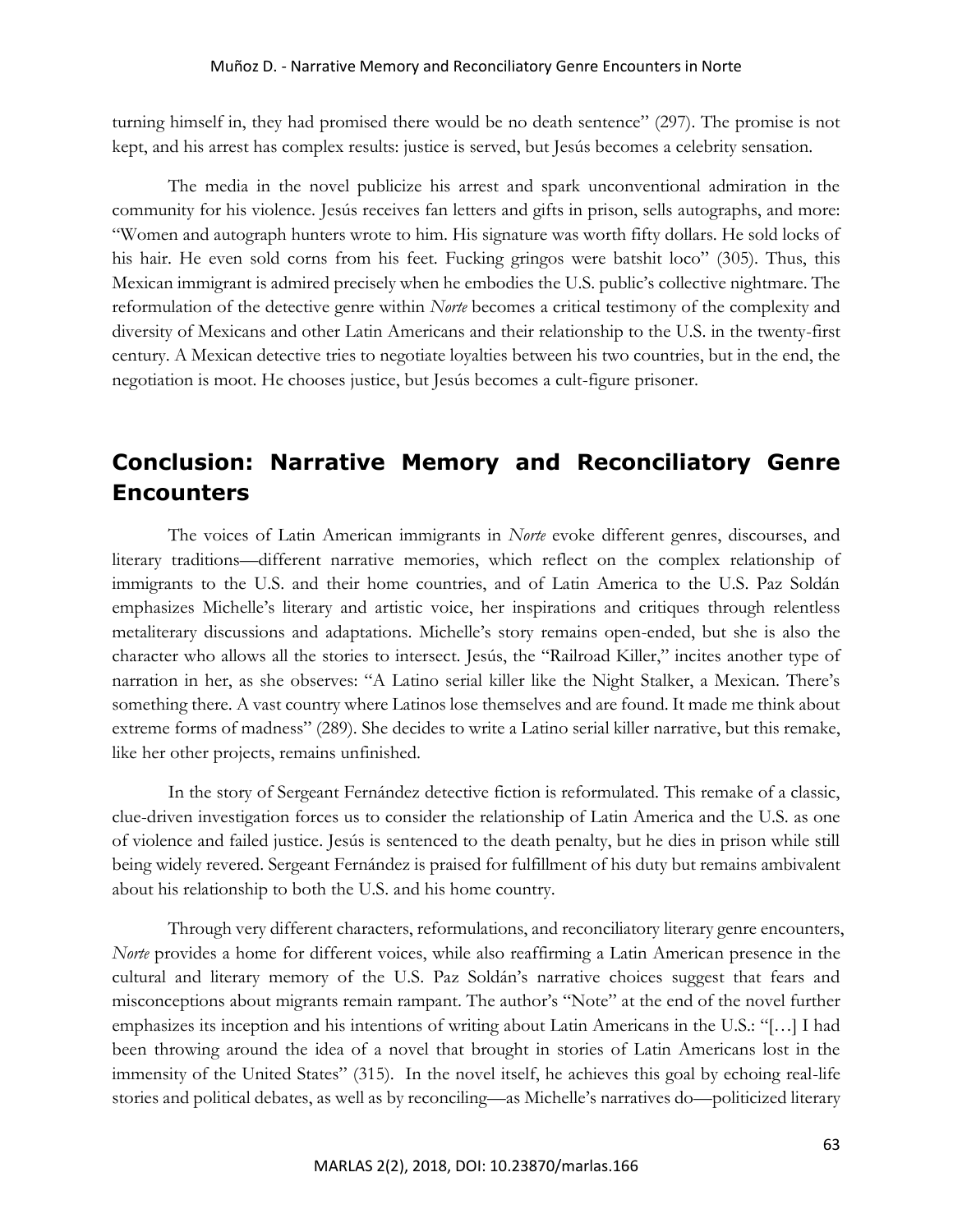genres. These uses of different narrative memories posit that certain immigrant stories have remained invisible in the canon. At the same time, literary projects telling the story of Latin Americans in the U.S. are still in the making; *Norte* is an example of one such project.

### **References**

#### Amar Sánchez, Ana María

2000 *Juegos de seducción y traición: Literatura y cultura de masas.* Buenos Aires: Beatriz Viterbo.

#### Anzaldúa, Gloria

(1987) 2007 *Borderlands/La Frontera: The New Mestiza.* 3d ed. San Francisco: Aunt Lute Book Company.

#### Bakhtin, M.M.

- 1981 *The Dialogic Imagination*. Edited by Michael Holquist. Austin: University of Texas Press.
- 1984 *Problems of Dostoevsky's Poetics.* Edited and translated by Caryl Emerson. Minneapolis: University of Minnesota Press.

#### Braham, Persephone

2015 *From Amazon to Zombies: Monsters in Latin America.* Lewisburg: Bucknell University Press.

#### Galeano, Eduardo

1980 "Diez errores o mentiras frecuentes sobre literatura y cultura en América Latina." *El Viejo topo* 45 (junio): 10–16.

#### Gootenberg, Paul

2010 "Blowback: The Mexican Drug Crisis." *NACLA* - *Report on the Americas* 43 (6): 7–12.

#### Hernández Otero, Ricardo Luis

2002 *Sociedad Cultural Nuestro Tiempo: Resistencia y Acción.* Havana: Letras Cubanas.

#### Irwin, Robert Mckee

2014 "Migración, comodificación, memoria: El caso insólito de Martín Ramírez." *Contracorriente: A Journal of Social History and Literature in Latin America* 12 (1): 244–264.

#### Lunsford, Andrea A., and Lahoucine Ouzgane, eds.

2004 *Crossing Borderlands: Compositions and Postcolonial Studies.* Pittsburgh: University of Pittsburgh Press.

#### Oviedo, José Miguel Oviedo

2001 *Historia de la Literatura Hispanoamericana, 4. De Borges al presente.* Madrid: Alianza.

#### Parra, Eduardo Antonio

2005 "Norte, narcotráfico y literatura." *Letras Libres* 82, octubre 31*.*